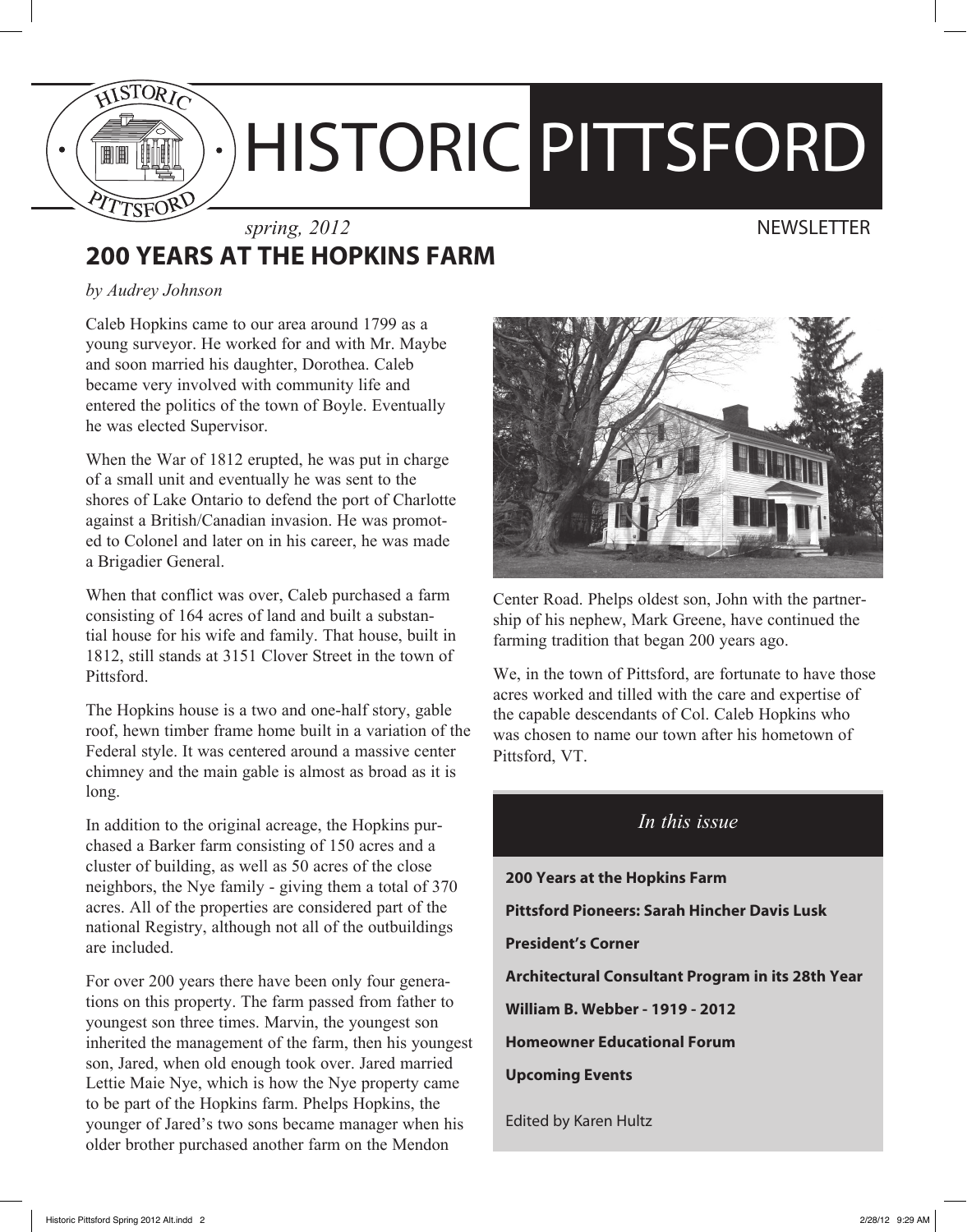# **Pittsford Pioneers: Sarah Hincher Davis Lusk**

*by Vicki Profitt*

Many Pittsford residents are aware that Stephen Lusk was an early pioneer of our community. However, Stephen's wife, Sarah Hincher, was also a pioneer in her own right who lived a fascinating life fraught with hardships.

Sarah Hincher was born August 25, 1777 in Massachusetts to William Hincher and his wife, Mehitable Moffat. By 1786, the Hincher family was composed of seven daughters and one son, with Sarah being the third child and third daughter. William Hincher decided to move his large family to New York about 1789. They settled for three years in a place they called Hincher Flats. Today, that area is more commonly known as Big Flats, New York. From there, the Hinchers traveled to the shores of Lake Ontario at the Genesee River where William purchased 627 acres of land. It was there that Sarah and her siblings were raised. After William Hincher's death in 1817, his widow sold nearly four acres of their land to the United States government for \$400. It was on this land, in 1822, that the Charlotte-Genesee Lighthouse was erected.

During this time, the Hincher children grew up and began to raise families of their own. Sarah Hincher wed Franklin Davis, who died shortly after their marriage. In 1801, Sarah met and married Stephen Lusk, a widower who worked as a tanner. Stephen and his father, John Lusk, had come to New York from Massachusetts in the early 1790s. By 1807, they had settled in the Pittsford area. Sarah and Stephen had six children together. One of their four sons, Harvey, died as a toddler. The remaining five children lived to adulthood and raised their own families in the Pittsford area.

After his marriage to Sarah, Stephen continued his tanning business, and also worked the family farm. The 1850 Non-Population Census show that the Lusks had 100 acres of improved land and 40 acres of unimproved land, worth a cash value of \$8,400. They also had over \$1,100 invested in 6 horses, 7 milk cows, 2 working oxen, 9 othecattle, 170 sheep and 14 swine. Besides the animals, the Lusk farm produced wheat, Indian corn and oats. Stephen and Sarah built their home at what is now 1 Mendon Center Road, at the corner of Stone Road and Mendon Center Road.

Sarah Hincher Davis Lusk survived the hardships of pioneer life, the loss of her first husband





and the death of her child. She worked on the farm and was ably supported by her husband, Stephen. At the age of 78, Sarah passed away and was interred at the Pioneer Burying Ground adjacent to the home she had shared with her husband for so many years. Stephen followed her in death in 1860. Although they have long been deceased, the memories of Stephen and Sarah Hincher Davis Lusk live on in their descendants, some of whom still live in Pittsford. The Lusks are also remembered every October when Audrey Johnson and I give our annual cemetery tour at the Pioneer Burying Ground.

Photos from: History of Monroe County by W.H. McIntosh, 1877

## **PRESIDENT'S CORNER**

Happy Spring! The new fresh smells and the glorious colors have overtaken the remnants of winter.

Take a walk or drive through Pittsford and note the attractive homes, nicely maintained properties, and beautiful gardens. It's this way because we are proud of our town and want it to continue. Historic Pittsford's goal is to create interest in its preservation through education and informational programs.

Beauty and ambiance are hard to describe, but Pittsford has it! Town and Village government influenced by preservation advocacy of Historic Pittsford are responsible. I like it, let's keep it.

This newsletter is being distributed to all the residents of the Village in the interest of increasing our membership. I would like everyone in town to understand our role in making Pittsford the desirable place it is to live and enjoy. If you are not yet a member of Historic Pittsford, please join. Visit the website www.HistoricPittsford.com or call the "Little House" 381-2941.

Sincerely,

Rusty Likly, **President**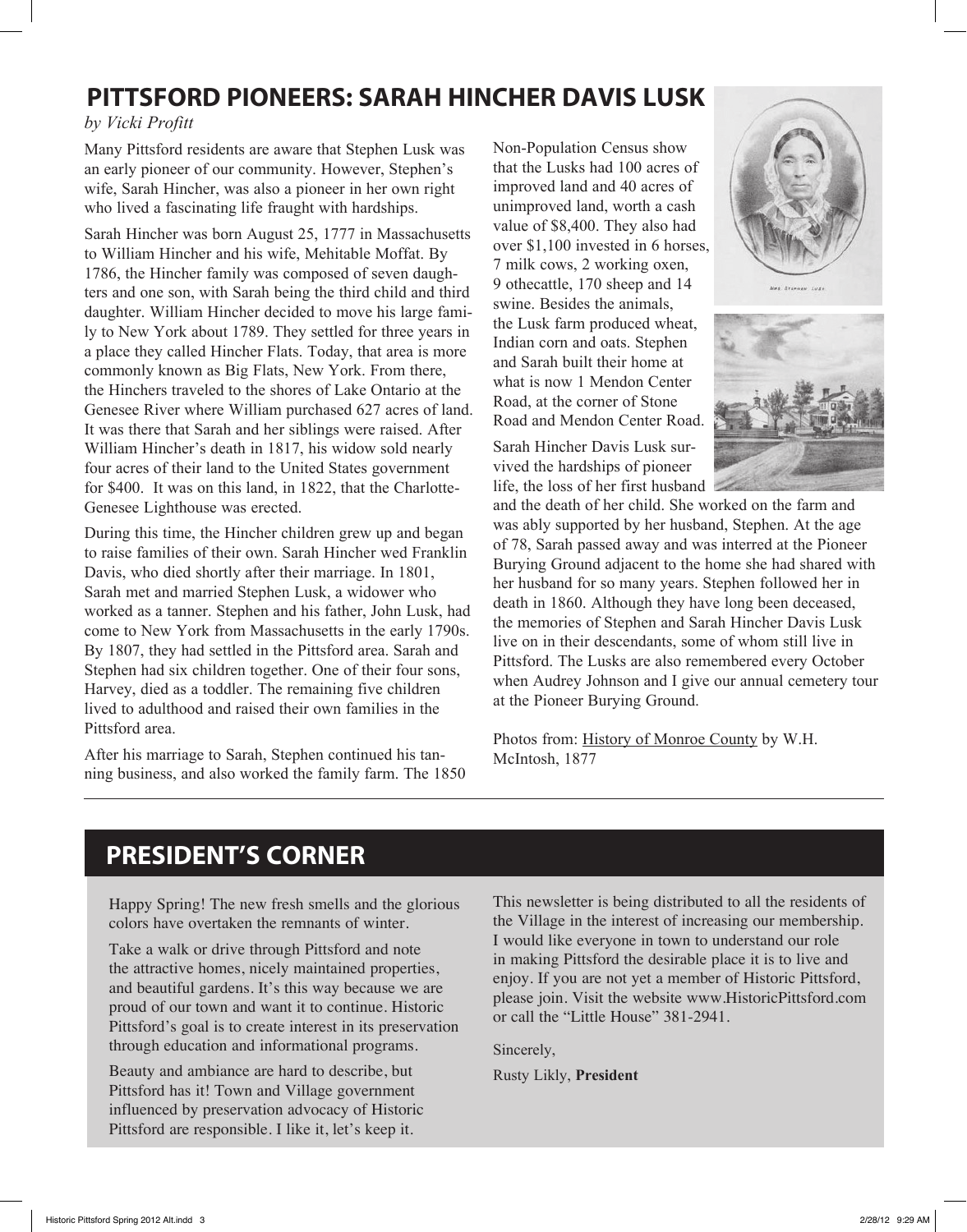# **ARCHITECTURAL CONSULTANT PROGRAM IN ITS 28th YEAR**

*by Mary Menzie*

Since its inception, 210 property owners (homes, churches, businesses), have taken advantage of this program underwritten by Historic Pittsford at a total cost of approximately \$38,000.

Initiated in 1984 as a one-year pilot project, the program was started to encourage village property owners who were contemplating exterior structural work and architectural changes to seek professional help during the early planning stages of their projects. Historic Pittsford pays for up to three hours of an architect's services which include an on-site visit/consultation and written recommendations. Through the program, HP provides education and guidance in the proper methods of structural maintenance of older homes, and with additions and other projects which may change the building's exterior appearance. The architect strives to address the modern needs of the owner while protecting the historic character of the building and its context.

John Bero, an architect with expertise in preservation, consented to be HP's consultant that first year and has remained in that capacity. Throughout the years he has dealt with problems ranging from deteriorating foundations to leaking roofs, including paint colors, siding,

porches, windows, chimneys and additions. His written reports have been invaluable to owners in developing plans to bring before the Village and Town preservation boards for approval of a Certificate of Appropriateness required for structural changes viewed from a public way.

Encouraged by enthusiastic community response, Historic Pittsford expanded the program outside the village to structures shown on the 1902 Town of Pittsford map, and the later to newer structures if listed on the Town's survey of Historical and Architectural designees. However, the vast majority of those utilizing this program have been villagers, since all structures in the village, regardless of building date, lie within the village's local historic district.

Obviously, membership dues alone come nowhere near covering the cost of such a program. However, the proceeds from the sale of a generous gift of land from Louise and Paul Miller some years ago have enabled HP to continue this program which received an award in 1988 from the NYS Commissioner, Office of Parks, Recreation and Historic Preservation. A recent bestowal from the estate of Beryl Haas will help to ensure the program's future.

Contact Mary Menzie at 381-3799 for further information about applying for this service.

# **William B. Webber 1919-2012**

Historic Pittsford and the Rochester/Pittsford community has lost another of its longtime friends and champions.

During his 93 years, Bill impacted the existence of a number of organizations including The Genesee Country Museum, The University of Rochester, Pittsford government, Cornell University, the Pittsford Fire Hall, Historic Pittsford and many more.

Historic Pittsford had a unique relationship with Bill. After his wife, Jackie, passed away, Bill and Historic Pittsford joined efforts to memorialize her life. It was decided that a fountain to be placed in the garden of the new library would be the perfect tribute. Bill, Jean France and I spent many hours with Bill searching out the "right" memorial. Those hours with Bill were a source of enjoyment for me. His pride was evident. He often mentioned the recent lecture he had attended or the Rochester Philharmonic concert he enjoyed. One could never underestimate his memory, sense of humor or mental acuity.

I called Bill in late December to wish him a Happy Birthday and he called me a week later to thank me for the card I sent him. We didn't talk long on either occasion, but both calls were important to each of us.

I enjoyed Bill and the vigor with which he lived his life. I miss him and the pride he took in his independence. We are far better off because of what Bill Webber has done during his lifetime.

Joe Maxey

#### *Historic Pittsford Statement of Purpose*

*Historic Pittsford is a not-for-profit organization chartered and incorporated under the New York State Department of Education. Committed to the preservation of Pittsford's rich heritage of nineteenth and twentieth century architecture and the special character and sense of place it has provided, Historic Pittsford also faces the complexities of today.*

Visit us on Facebook!